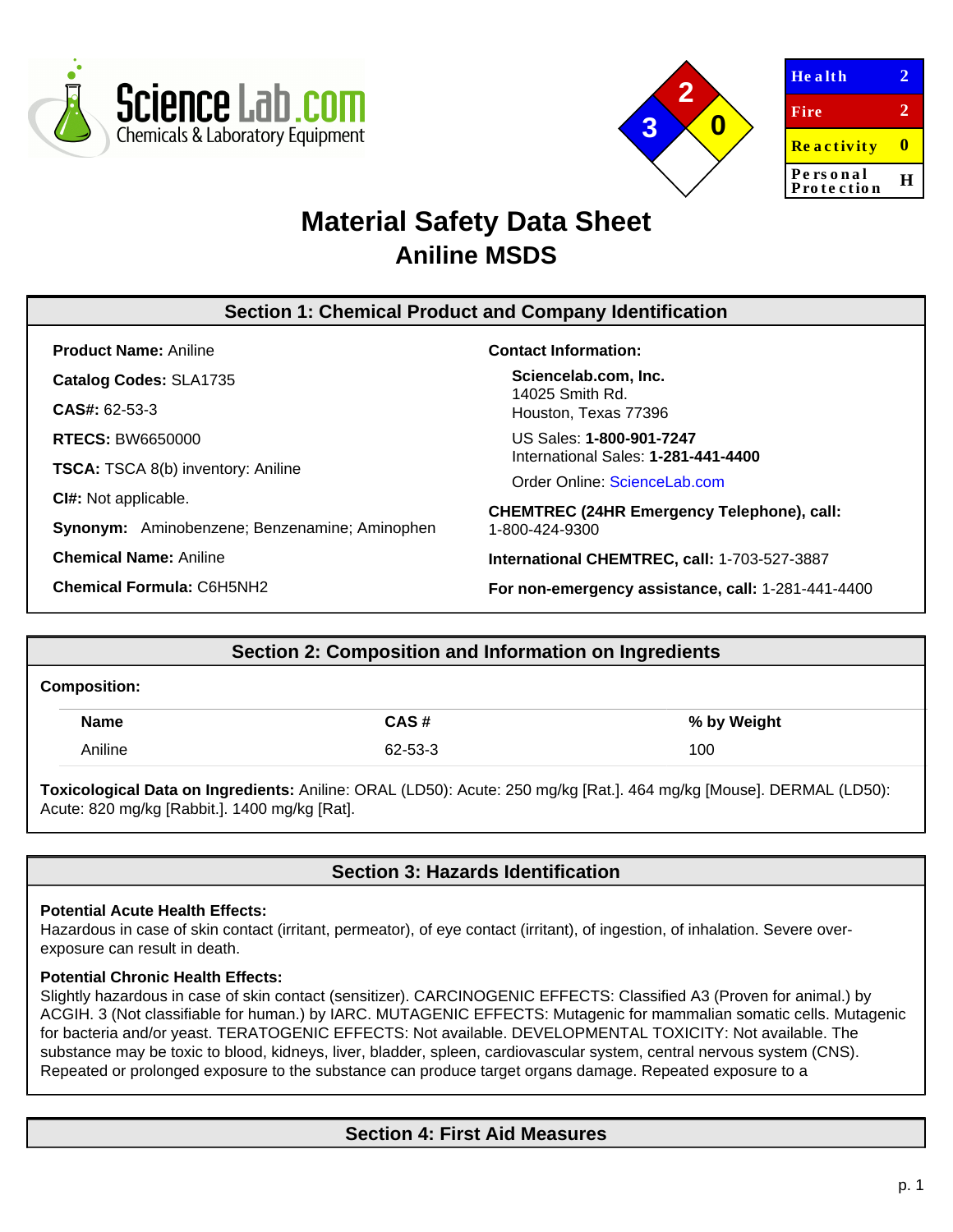### **Eye Contact:**

Check for and remove any contact lenses. Immediately flush eyes with running water for at least 15 minutes, keeping eyelids open. Cold water may be used. Get medical attention. Finish by rinsing thoroughly with running water to avoid a possible infection.

#### **Skin Contact:**

In case of contact, immediately flush skin with plenty of water. Cover the irritated skin with an emollient. Remove contaminated clothing and shoes. Cold water may be used.Wash clothing before reuse. Thoroughly clean shoes before reuse. Get medical attention.

#### **Serious Skin Contact:**

Wash with a disinfectant soap and cover the contaminated skin with an anti-bacterial cream. Seek immediate medical attention.

#### **Inhalation:**

If inhaled, remove to fresh air. If not breathing, give artificial respiration. If breathing is difficult, give oxygen. Get medical attention immediately.

#### **Serious Inhalation:**

Evacuate the victim to a safe area as soon as possible. Loosen tight clothing such as a collar, tie, belt or waistband. If breathing is difficult, administer oxygen. If the victim is not breathing, perform mouth-to-mouth resuscitation. WARNING: It may be hazardous to the person providing aid to give mouth-to-mouth resuscitation when the inhaled material is toxic, infectious or corrosive. Seek immediate medical attention.

#### **Ingestion:**

Do NOT induce vomiting unless directed to do so by medical personnel. Never give anything by mouth to an unconscious person. If large quantities of this material are swallowed, call a physician immediately. Loosen tight clothing such as a collar, tie, belt or waistband.

**Serious Ingestion:** Not available.

## **Section 5: Fire and Explosion Data**

**Flammability of the Product:** Combustible.

**Auto-Ignition Temperature:** 615°C (1139°F)

**Flash Points:** CLOSED CUP: 70°C (158°F).

**Flammable Limits:** LOWER: 1.3% UPPER: 23%

**Products of Combustion:** These products are carbon oxides (CO, CO2), nitrogen oxides (NO, NO2...).

#### **Fire Hazards in Presence of Various Substances:**

Flammable in presence of open flames and sparks, of heat. Non-flammable in presence of shocks.

#### **Explosion Hazards in Presence of Various Substances:**

Risks of explosion of the product in presence of mechanical impact: Not available. Risks of explosion of the product in presence of static discharge: Not available.

#### **Fire Fighting Media and Instructions:**

SMALL FIRE: Use DRY chemical powder. LARGE FIRE: Use water spray, fog or foam. Do not use water jet.

#### **Special Remarks on Fire Hazards:**

Ignites on contact with sodium peroxide + water. Aniline ignites spontaneously in presence of red fuming nitric acid. Sodium peroxide or potassium peroxide is spontaneouly flammable with aniline. When heated to decomposition it emits toxic fumes.

#### **Special Remarks on Explosion Hazards:**

Spontaneously explosive reactions occur with benzenediazonium -2-carboxylate, dibenzoyl peroxide, fluorine nitrate, nitrosyl perchlorate, red fuming nitric acid, peroxodisulfuric acid, and tetranitromethane. Addition of a drop of aniline to 1 gram of dibenzoyl peroxide leads to mildly explosive decompostion after a short delay. Addition of aniline to nitromethane renders it susceptible to initiation by a detonator. Anililne reacts with perchloric acid, and then formaldehyde to produce explosive and combustible condensed resin.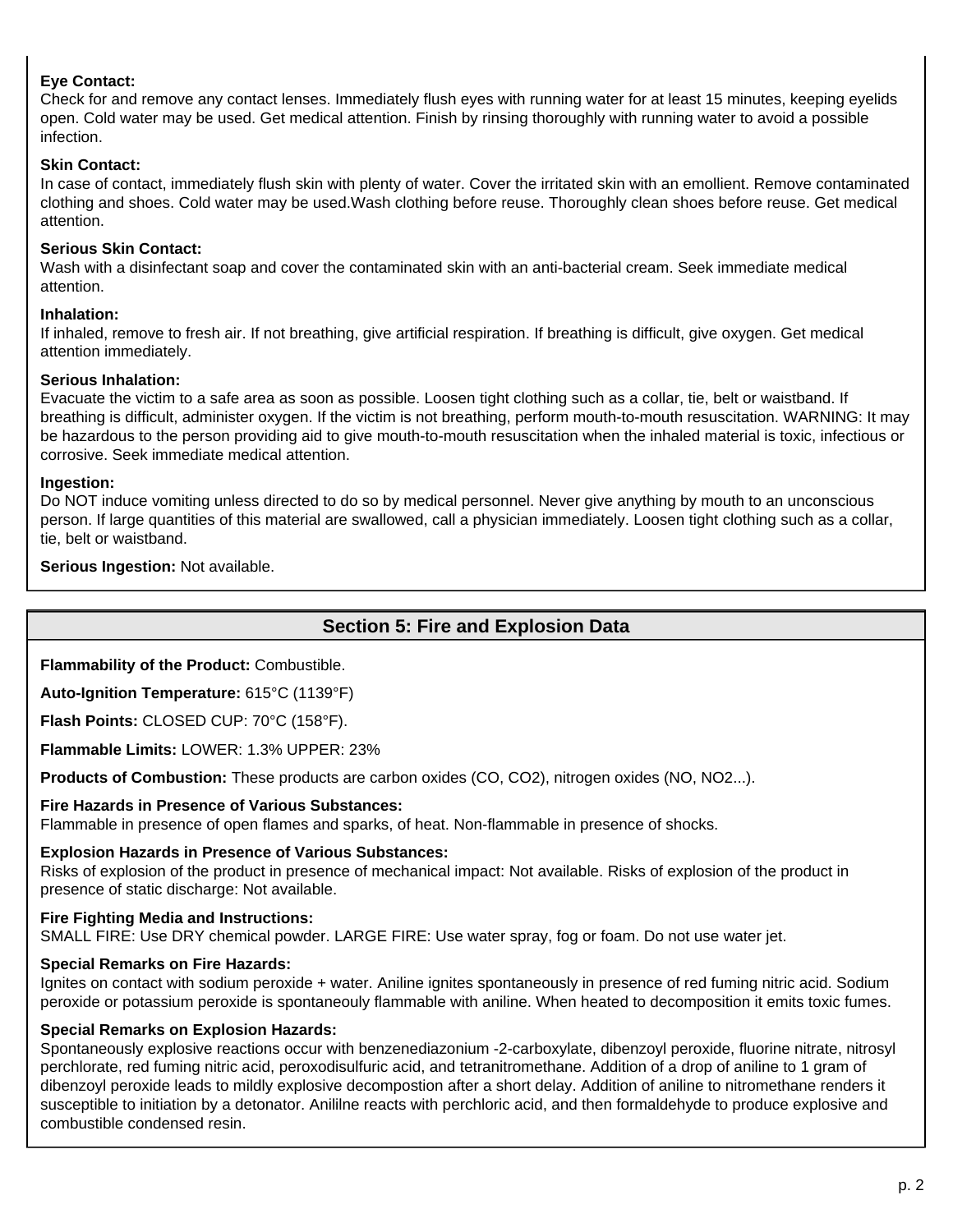## **Section 6: Accidental Release Measures**

#### **Small Spill:**

Dilute with water and mop up, or absorb with an inert dry material and place in an appropriate waste disposal container. If necessary: Neutralize the residue with a dilute solution of acetic acid.

#### **Large Spill:**

Combustible material. Keep away from heat. Keep away from sources of ignition. Stop leak if without risk. Neutralize the residue with a dilute solution of acetic acid. Be careful that the product is not present at a concentration level above TLV. Check TLV on the MSDS and with local authorities.

### **Section 7: Handling and Storage**

#### **Precautions:**

Keep locked up.. Keep away from heat. Keep away from sources of ignition. Ground all equipment containing material. Do not ingest. Do not breathe gas/fumes/ vapor/spray. Wear suitable protective clothing. In case of insufficient ventilation, wear suitable respiratory equipment. If ingested, seek medical advice immediately and show the container or the label. Avoid contact with skin and eyes. Keep away from incompatibles such as oxidizing agents, metals, acids, alkalis.

#### **Storage:**

Air and light sensitive. Store in light-resistance container. Keep container in a cool, well-ventilated area. Keep container tightly closed and sealed until ready for use. Avoid all possible sources of ignition (spark or flame).

# **Section 8: Exposure Controls/Personal Protection**

#### **Engineering Controls:**

Provide exhaust ventilation or other engineering controls to keep the airborne concentrations of vapors below their respective threshold limit value. Ensure that eyewash stations and safety showers are proximal to the work-station location.

#### **Personal Protection:**

Splash goggles. Lab coat. Vapor respirator. Be sure to use an approved/certified respirator or equivalent. Gloves.

#### **Personal Protection in Case of a Large Spill:**

Splash goggles. Full suit. Vapor respirator. Boots. Gloves. A self contained breathing apparatus should be used to avoid inhalation of the product. Suggested protective clothing might not be sufficient; consult a specialist BEFORE handling this product.

#### **Exposure Limits:**

TWA: 7.6 (mg/m3) from ACGIH (TLV) [United States] SKIN TWA: 2 (ppm) from ACGIH (TLV) [United States] SKIN TWA: 2 [Canada] TWA: 7.6 (mg/m3) [Canada] TWA: 5 (ppm) from OSHA (PEL) [United States] TWA: 19 (mg/m3) from OSHA (PEL) [United States] TWA: 1 (ppm) [United Kingdom (UK)] TWA: 4 (mg/m3) [United Kingdom (UK)]Consult local authorities for acceptable exposure limits.

### **Section 9: Physical and Chemical Properties**

**Physical state and appearance:** Liquid. (Oily liquid.)

**Odor:** Aromatic. Amine like.

**Taste:** Burning.

**Molecular Weight:** 93.13 g/mole

**Color:** Colorless.

#### **pH (1% soln/water):** Basic.

**Boiling Point:** 184.1°C (363.4°F)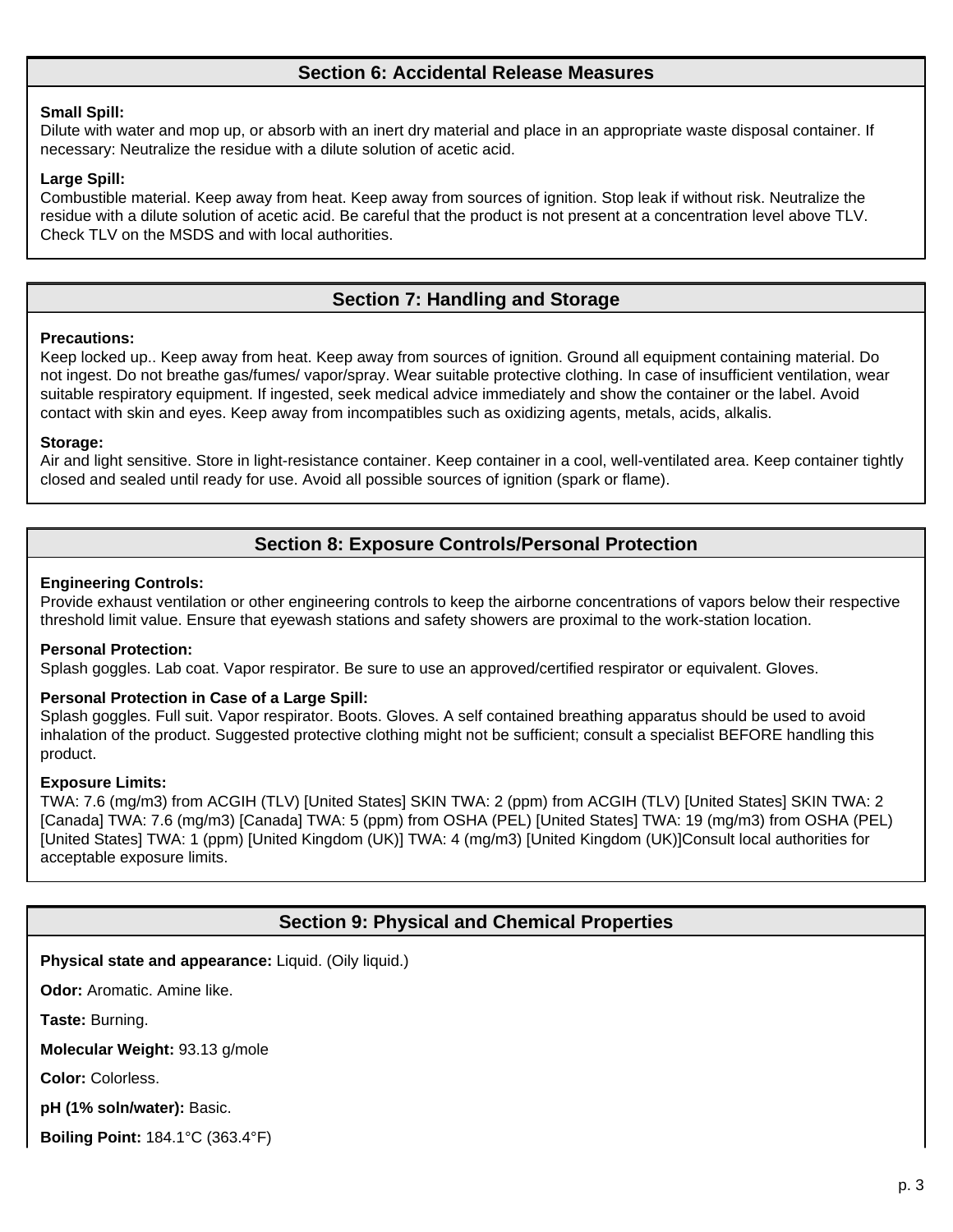**Melting Point:** -6°C (21.2°F) **Critical Temperature:** 425.6°C (798.1°F) **Specific Gravity:** 1.0216 (Water = 1) **Vapor Pressure:** 0.1 kPa (@ 20°C) **Vapor Density: 3.22 (Air = 1) Volatility:** Not available. **Odor Threshold:** 2.4 ppm **Water/Oil Dist. Coeff.:** The product is more soluble in oil; log(oil/water) = 0.9 **Ionicity (in Water):** Not available. **Dispersion Properties:** See solubility in water, methanol, diethyl ether.

**Solubility:** Soluble in cold water, hot water, methanol, diethyl ether.

# **Section 10: Stability and Reactivity Data**

**Stability:** The product is stable.

**Instability Temperature:** Not available.

**Conditions of Instability:** Not available.

**Incompatibility with various substances:** Reactive with oxidizing agents, metals, acids, alkalis.

**Corrosivity:** Non-corrosive in presence of glass.

#### **Special Remarks on Reactivity:**

Air and light sensitive. May darken on exposure to light or air. Incompatible with strong oxidizing agents , strong acids, bases, aluminum, fluorine, formaldehyde, iron, nitric acid, silver perchlorate, sodium peroxide, sulfuric acid, zinc, hydrogen peroxide, benzenediazonium-2-carboxylate, boron trichloride, tetranitromethane, trichloronitromethane, diisopropyl peroxydicarbonate, hexachloromelamine, peroxomonosulfuric acid, albumin, iron salts, perchloric acid, nitrobenzene, alkalis, potassium peroxide, glycerine , fuming nitric acid, peroxydisulfuric acid, N-chloro compounds, N-bromides (e.g. n-bromosuccinimide), nitrosyl fluroide, toluene diisocyanate, performic acid. Formaldehyde + aniline reacts violently with 90% performic acid, acetic anhyride. Aniline + trichloronitromethane can produce a violent reaction. Aniline can react vigorously with oxidizing materials. Violent reactions can occur with peroxyformic acid, diisopropyl peroxydicarbonate, fluorine, trichloronitromethane, chlorosulfonic acid, peroxydisulfuric acid, FO3Cl, nitric acid + N2O4 + sulfuric acid, b-propiolactone, AgClO4.

**Special Remarks on Corrosivity:** Not available.

**Polymerization:** Will not occur.

# **Section 11: Toxicological Information**

**Routes of Entry:** Absorbed through skin. Dermal contact. Eye contact. Inhalation. Ingestion.

#### **Toxicity to Animals:**

WARNING: THE LC50 VALUES HEREUNDER ARE ESTIMATED ON THE BASIS OF A 4-HOUR EXPOSURE. Acute oral toxicity (LD50): 250 mg/kg [Rat.]. Acute dermal toxicity (LD50): 820 mg/kg [Rabbit.]. Acute toxicity of the vapor (LC50): 175 7 hours [Mouse].

#### **Chronic Effects on Humans:**

CARCINOGENIC EFFECTS: Classified A3 (Proven for animal.) by ACGIH. 3 (Not classifiable for human.) by IARC. MUTAGENIC EFFECTS: Mutagenic for mammalian somatic cells. Mutagenic for bacteria and/or yeast. May cause damage to the following organs: blood, kidneys, liver, bladder, spleen, cardiovascular system, central nervous system (CNS).

**Other Toxic Effects on Humans:** Hazardous in case of skin contact (irritant, permeator), of ingestion, of inhalation.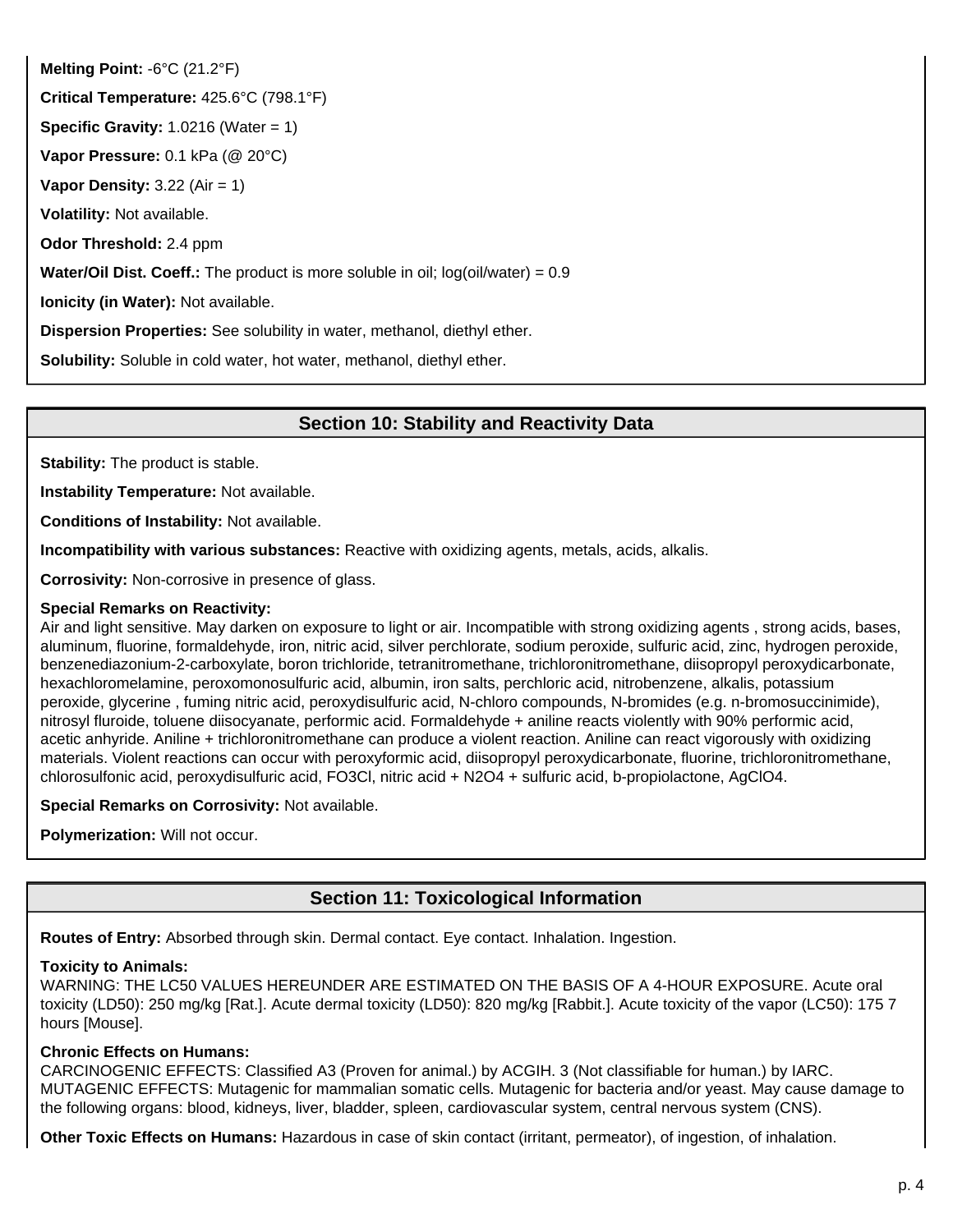**Special Remarks on Toxicity to Animals:** Not available.

#### **Special Remarks on Chronic Effects on Humans:**

May affect genetic materials. May cause adverse reproductive effects. It may cause cancer. However, IARC has found inadequate evidence in humans. Human: passes through the placenta.

**Special Remarks on other Toxic Effects on Humans:**

# **Section 12: Ecological Information**

**Ecotoxicity:** Not available.

**BOD5 and COD:** Not available.

#### **Products of Biodegradation:**

Possibly hazardous short term degradation products are not likely. However, long term degradation products may arise.

**Toxicity of the Products of Biodegradation:** The products of degradation are less toxic than the product itself.

**Special Remarks on the Products of Biodegradation:** Not available.

# **Section 13: Disposal Considerations**

#### **Waste Disposal:**

Waste must be disposed of in accordance with federal, state and local environmental control regulations.

# **Section 14: Transport Information**

**DOT Classification:** CLASS 6.1: Poisonous material.

**Identification:** : Aniline UNNA: 1547 PG: II

**Special Provisions for Transport:** Not available.

# **Section 15: Other Regulatory Information**

#### **Federal and State Regulations:**

California prop. 65: This product contains the following ingredients for which the State of California has found to cause cancer, birth defects or other reproductive harm, which would require a warning under the statute: Aniline California prop. 65 (no significant risk level): Aniline: 0.1 mg/day (value) California prop. 65: This product contains the following ingredients for which the State of California has found to cause cancer which would require a warning under the statute: Aniline Connecticut hazardous material survey.: Aniline Illinois toxic substances disclosure to employee act: Aniline Illinois chemical safety act: Aniline New York release reporting list: Aniline Rhode Island RTK hazardous substances: Aniline Pennsylvania RTK: Aniline Minnesota: Aniline Massachusetts RTK: Aniline Massachusetts spill list: Aniline New Jersey: Aniline New Jersey spill list: Aniline Louisiana RTK reporting list: Aniline Louisiana spill reporting: Aniline California Director's List of Hazardous Substances: Aniline TSCA 8(b) inventory: Aniline TSCA 8(a) IUR: Aniline TSCA 8(d) H and S data reporting: Aniline: 10/4/92 SARA 302/304/311/312 extremely hazardous substances: Aniline SARA 313 toxic chemical notification and release reporting: Aniline CERCLA: Hazardous substances.: Aniline: 5000 lbs. (2268 kg)

#### **Other Regulations:**

OSHA: Hazardous by definition of Hazard Communication Standard (29 CFR 1910.1200). EINECS: This product is on the European Inventory of Existing Commercial Chemical Substances.

#### **Other Classifications:**

#### **WHMIS (Canada):**

CLASS B-3: Combustible liquid with a flash point between 37.8°C (100°F) and 93.3°C (200°F). CLASS D-1A: Material causing immediate and serious toxic effects (VERY TOXIC). CLASS D-2B: Material causing other toxic effects (TOXIC).